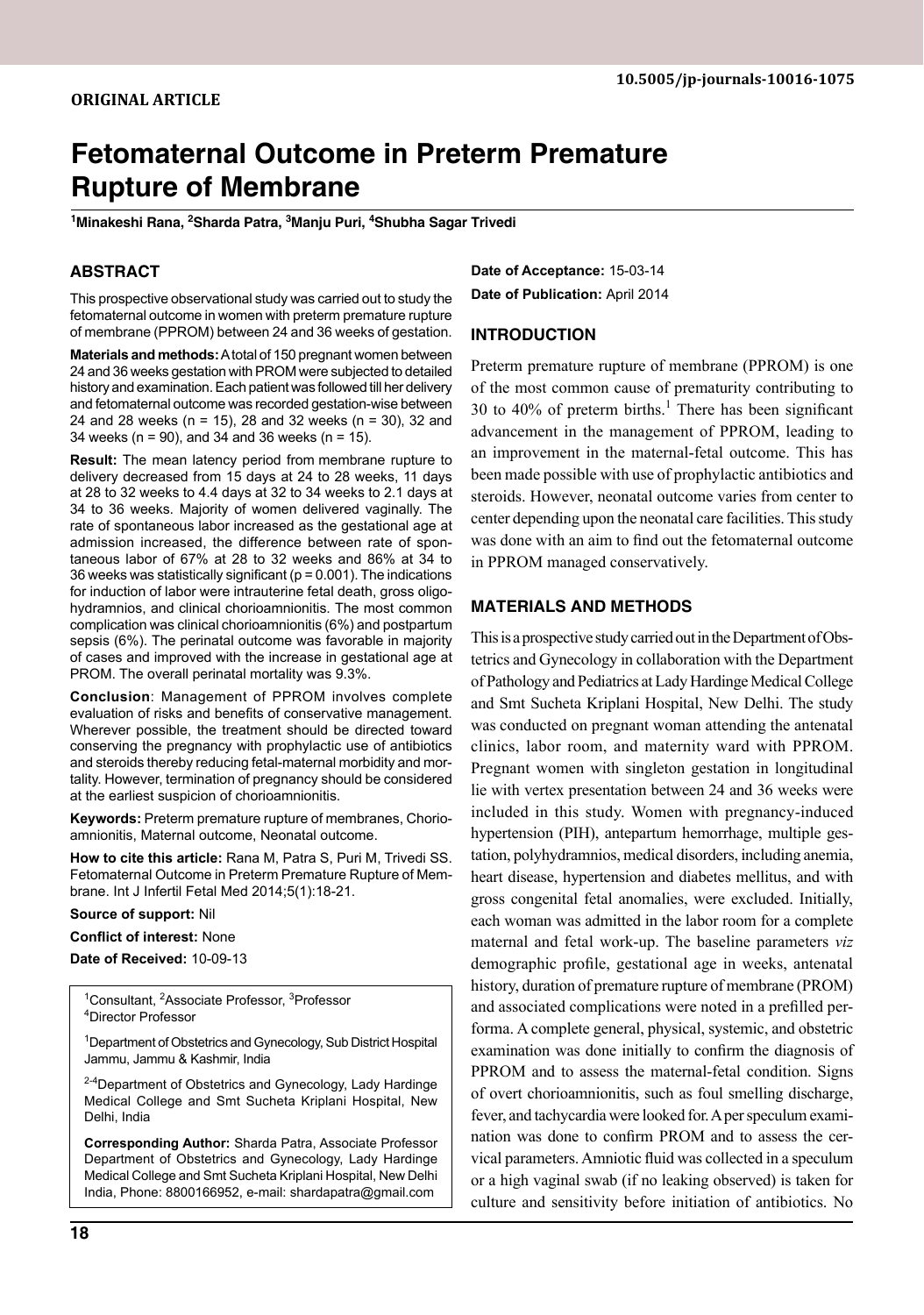per vaginam examination was done unless the woman was in labor. A baseline obstetric ultrasound was done to assess the fetal growth parameters, placenta, and the amniotic fluid volume. The woman was observed in the labor room for at least 24 hours. Those not in labor and planned for conservative treatment were transferred to the high-risk maternal ward.

Initial management included two doses of steroids 12 mg of betamethasone 24 hours apart if pregnancy was less than 34 weeks gestation, prophylactic antibiotics injection ampicillin 1 gm, 6 hourly and injection metrogyl 500 mg 8 hourly if PROM was <18 hours and injection gentamycin 80 mg BD was added in PROM >18 hours. After 48 hours, oral amoxicillin 500 mg qid was given for 5 days. Close monitoring of maternal and fetal condition was done. Antibiotics were changed according to the report of high vaginal swab (HVS) collected on admission before starting of prophylactic antibiotics. Antenatal assessment included daily vitals monitoring, obstetric examination, daily vulval pad estimation for continuing leaking, fetal growth assessment, and estimation of liquor volume was done every week by ultrasound. TLC/DLC was twice weekly and HVS was sent every week. Clinical chorioamnionitis was diagnosed if two or more of following clinical features were present. Maternal pyrexia (102º F) in conjunction with uterine tenderness, purulent vaginal discharge, or fetal tachycardia. Pregnancy was terminated at 34 weeks of gestation, in women with clinical chorioamnionitis, nonreassuring fetal heart, and fetal death. If infection was identified, delivery was expedited and antibiotic stepped up. After delivery, the placenta was sent for histopathological examination and placental membranes for culture sensitivity. Baby and mother were followed for evidence of sepsis. Postpartum sepsis in the mother is recognized by the presence of fever, tachycardia, lower abdominal tenderness, leucocytosis and positive high vaginal swab culture. Newborns were closely observed for any evidence of neonatal sepsis and other compli-

**Table 1:** Distribution of women according to gestational age at onset of preterm premature rupture of membrane

| Gestational age (weeks) | n(%)   |
|-------------------------|--------|
| 24-28                   | 15(10) |
| 28-32                   | 30(20) |
| $32 - 34$               | 90(60) |
| 34-36                   | 15(10) |

cations like respiratory distress syndrome (RDS), necrotizing enterocolitis, intraventricular hemorrhage, and so on.

## **Results**

Total number of deliveries conducted during the study period was 1,678, out of this 150 women between 24 and 36 weeks had PPROM. The incidence of PPROM was 8.9%. The mean age of the women was  $26$  years  $\pm$  7.2 (19-36). More than 50% were primigravidae. The mean gestational age at presentation was  $30.2 \pm 3.2$  weeks with majority of the women between 32 and 34 weeks (60%) (Table 1). The median duration of leaking before admission to the hospital was 22 hours with the range between 8 and 38 hours.

The mean latency period from rupture of membranes to delivery is inversely proportional to gestation at rupture of membranes (Table 2). Lesser the gestational age at presentation longer the latency period.

Majority of women delivered vaginally. The rate of spontaneous labor increased as the gestational age at admission increased, the difference between rate of spontaneous labor of 67% at 28 to 32 weeks and 86% at 34 to 36 weeks was statistically significant ( $p = 0.001$ ) (Table 3 and Fig. 1). The indications for induction of labor were intrauterine fetal death, gross oligohydramnios, and clinical chorioamnionitis. Normal vaginal delivery occurred in almost all (100%) at gestation <28 weeks and in 96% at later gestation (>28- 36 weeks). Cesarean section was done in 4% for indications like for fetal distress, abruptio placenta, cord prolapse, and breech presentation. On ana-lyzing the results of high vaginal swab culture taken prior to initiation, of antibiotics, it was observed that in 86% the culture was sterile. However, the culture was positive in 24 women (16%). The most common organism grown was *Escherichia coli* (46.6%), followed by *Klebsiella* (33.3%), pseudomonas (13.3%) and coagulase negative *staphylococcus aureus* (6.6%). The most common antibiotic to which these organisms were sensitive was ampicillin (96%), gentamicin (94%), amikacin (96%). Women who had growth in their vaginal swab (16%) nearly 50% had clinical chorioamnionitis, 16% had histological chorioamnionitis, and 37% had postpartum sepsis (Table 4). Women who had growth in their initial HVS sample showed higher incidence of postpartum sepsis (37%) and early neonatal sepsis (33%), respectively. In women who had no growth in

**Table 2:** The gestational age at delivery and latency period with respect to gestational age at rupture of membranes

| Gestational age at admission<br>(weeks)   | Mean gest, age<br>at admission | Gest. age at delivery<br>$(mean \pm SD)$ (range) | Latency period (days)<br>$(mean \pm SD)$ (range) |  |
|-------------------------------------------|--------------------------------|--------------------------------------------------|--------------------------------------------------|--|
| 24-28                                     | $26.6 \pm 1.8$                 | $28.8 \pm 5.2$ (26-33)                           | $15.13 \pm 10.9$ (6-26)                          |  |
| 28-32                                     | $30.3 \pm 1.6$                 | $32.6 \pm 1.7$ (29.5-34.4)                       | $11.58 \pm 9.56$ (3-23)                          |  |
| $32 - 34$                                 | $33.4 \pm 1.2$                 | $34 \pm 1.02$ (33.1-35.2)                        | $4.92 \pm 2.88$ (2-9)                            |  |
| 34-36                                     | $35 \pm 1.02$                  | $35.2 \pm 0.88$ (34.1-36.3)                      | $2.1 \pm 0.1$ (1-3)                              |  |
| Gest: Gestational, SD: Standard deviation |                                |                                                  |                                                  |  |

*International Journal of Infertility and Fetal Medicine, January-April 2014;5(1):18-21* **19**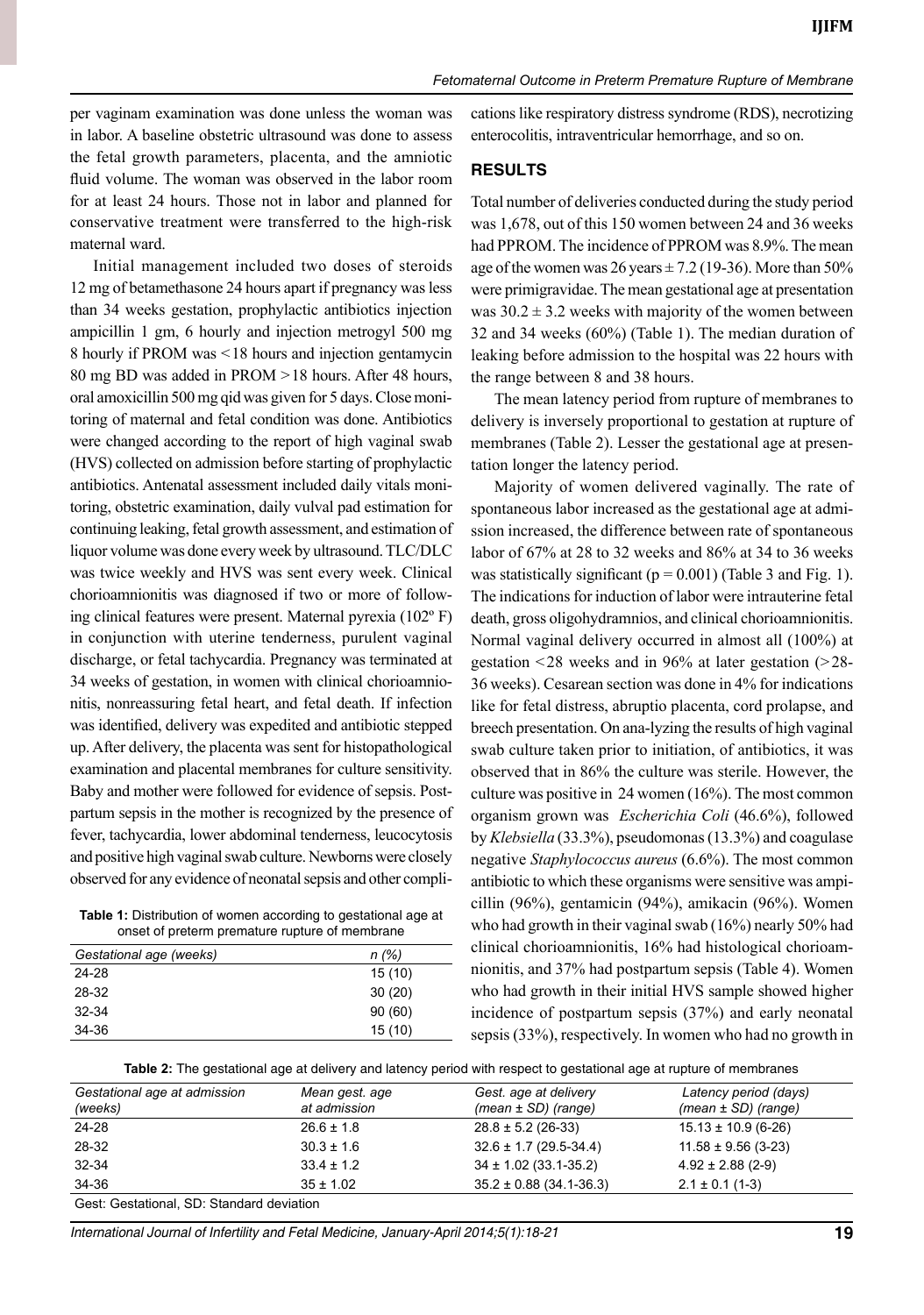| <b>Table 3:</b> Mode of delivery with respect to gestational age at rupture of membranes |                                      |          |      |                                  |          |        |
|------------------------------------------------------------------------------------------|--------------------------------------|----------|------|----------------------------------|----------|--------|
| Gestational age ( $n = 150$ )                                                            | Spontaneous labor ( $n = 99$ ) (66%) |          |      | Induced labor ( $n = 51$ ) (34%) |          |        |
|                                                                                          | Total n (%)                          | Vaginal  | LSCS | Total n (%)                      | Vaginal  | LSCS   |
| $24-28$ (n = 15)                                                                         | (6)                                  | 1 (100)  | 0    | 14 (94)                          | 14 (100) | 0      |
| $28-32(n=30)$                                                                            | 20 (67)                              | 20(100)  | 0    | 10(33)                           | 8(94)    | 2(6)   |
| $32-34$ (n = 90)                                                                         | 65 (72)                              | 65 (100) |      | 25(28)                           | 23 (98)  | 2(2)   |
| $34-36$ (n = 15)                                                                         | 13 (86)                              | 13 (100) | 0    | 2(14)                            | 0(0)     | 2(100) |

LSCS: Lower segment cesarean section

**Table 4:** Maternal complications

| <b>Maternal complications</b>          | Total ( $n = 150$ ) |
|----------------------------------------|---------------------|
| Positive high vaginal cultures         | 24 (16%)            |
| Clinical chorioamnionitis              | 10 (6.6%)           |
| Histological chorioamnionitis          | 4(3%)               |
| Postpartum sepsis                      | 9(6%)               |
| Retained product of conceptions (POCs) | $1(0.6\%)$          |
| Abruptio placenta                      | $2(1.3\%)$          |

**Table 5:** Fetomaternal infectious complication in women who were high vaginal swab positive and high vaginal swab negative

| Complications                                                                             | HVS pos.   | HVS neg.    |
|-------------------------------------------------------------------------------------------|------------|-------------|
|                                                                                           | $(n = 24)$ | $(n = 126)$ |
| Clinical chorioamnionitis ( $n = 10$ )                                                    | 7(29%)     | $3(2.3\%)$  |
| Histological chorioamnionitis ( $n = 5$ )                                                 | 4 (17%)    | 1(0.7%)     |
| Postpartum sepsis $(n = 9)$                                                               | 9(37%)     | $0\%$       |
| Neonatal sepsis $(n = 8)$                                                                 | 8(33%)     | $0\%$       |
| $\mathbf{u} \cdot \mathbf{v} = \mathbf{v} \cdot \mathbf{v} = \mathbf{v} \cdot \mathbf{v}$ |            |             |

HVS: High vaginal swab, neg.: Negative, pos.: Positive



**Fig. 1:** mode of delivery with respect to gestational age at presentation

their HVS, clinical chorioamnionitis was suspected in 2.3% of women  $(n = 3)$  and histological chorioamnionitis in only one woman (Table 5). There were no case of postpartum sepsis and neonatal sepsis. Placental abruption was seen in two women at gestation 32 to 34 weeks. There were no other serious complications seen.

The perinatal outcome was favorable in majority of cases and improved with the increase in gestational age at PROM. The overall perinatal mortality was 9.3% (14/150) and it was 73% at gestation 24 to 28 weeks, 10% at 28 to 32 weeks with 0% at 32 to 36 weeks (*see* Table 5). The

cause of death was neonatal sepsis, respiratory distress, and pulmonary hypoplasia. Babies at a gestation of >32 weeks had better survival rate compared with babies at less than 28 weeks (100% *vs* 27%, p = 0.00) (Table 6).

### **Discussion**

PPROM complicates up to 2% of all pregnancies and contributes to 30 to 40% of all preterm birth.<sup>1</sup> In the current study, the prevalence of PPROM was 8.9% which is comparable to other studies reported in the literature.<sup>2,3</sup> PROM occurring at/near term is associated with insignificant adverse effect on the mother and fetus as in 80 to 90% spontaneous onset of labor ensues.<sup>3</sup> In women with rupture of membranes remote from term (<34 weeks) prematurity as well as sepsis puts both the mother and fetus at risk. However, with use of prophylactic antibiotics and steroids, a policy of conservative management has proven beneficial to both the mother and fetus. $4,5$ 

In the present study, women presenting with PPROM from 24 to 36 weeks were managed conservatively and were followed-up till delivery. It was observed that the mean latency period decreased from 15 days at 24 to 28 weeks to 2 days at 34 to 36 weeks (*see* Table 2). Similar observations have been reported in the literature with latent period varying between 1 and 5 weeks. The lower the gestation the longer is the latent period. $6$ 

There was no long-term maternal sequelae. The incidence of maternal complications, especially infectious morbidity observed in the current study, is low compared to that reported in the literature.<sup>7-9</sup> On analyzing the infectious complications in the mother and fetus, it was observed that women with positive growth in their initial vaginal samples had significantly higher rates of postpartum sepsis (37%) and neonatal sepsis (33%) compared with those who had no growth ( $p = 0.002$ ). It implies relative safety of conservative management in women with PPROM with initial vaginal cultures negative. With use of antibiotics, the development of infectious complications can be further curtailed. However, women with positive culture need to be managed cautiously. Although we did not do C-reactive protein (CRP) in our patients, a recent study has shown CRP to be a highly sensitive parameter for predicting infectious morbidity in the form of chorioamnionitis.